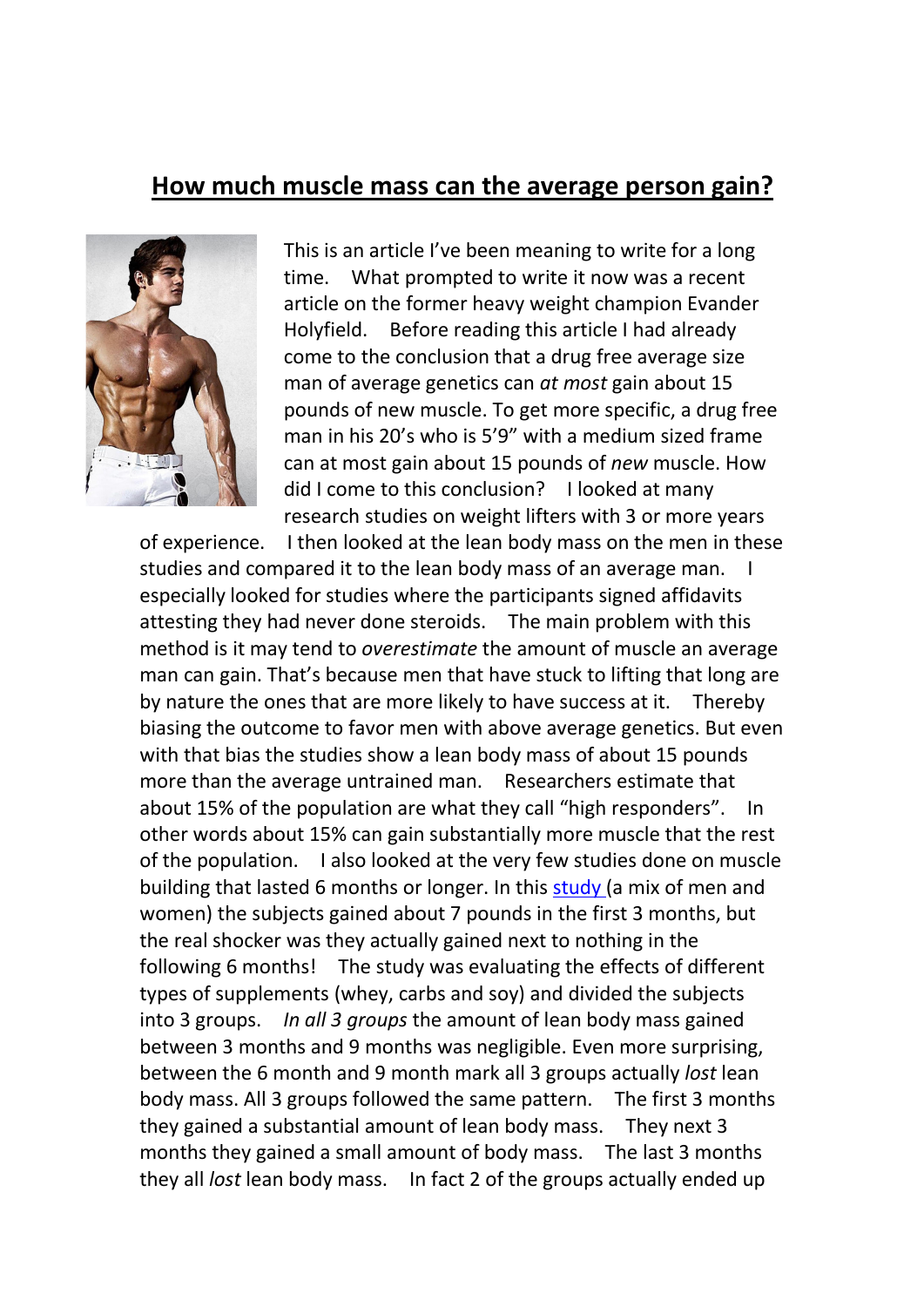with slightly less lean body mass they they had after the first 3 months. The other group (whey protein) ended up with 0.2 kg more (0.44 pounds) than in the first 3 months, but 0.2 kg *less* the the first 6 months. If you take the average gain of the combined groups after 9 months it is *exactly* the same as the average gain of the combined groups after 3 months. Unfortunately, the authors did not break down the amount of mass gained for each sex or even give the percentage of male and females in the study. So it is not possible to estimate the amount of lean body mass gained for men and women separately from this study. The only other study I could find on this that lasted more than 6 months was this [study](https://www.researchgate.net/publication/311569478_Physiological_Changes_with_Periodized_Resistance_Training_in_Women_Tennis_Players) on college women tennis players. They were comparing the difference in a standard weight resistance program and a periodization program over 9 months. The results were very similar to the previous study. The women gained a substantial amount of lean mass in the first 4 months (7.5 pounds and 4.4 pounds for the periodization and standard groups respectively). But after 9 months they actually had a little less fat free mass than at the end of the first 4 months. So once again we see gains stop after substantial initial fat free mass gain. When looking at studies done for less time the largest gain I found was 12 pounds over 3 months for men. While the aforementioned previous study on women had the highest gain with 7.5 pounds after the first 4 months. However this study on female volleyball players reported a 6 lb lean body mass gain with creatine supplemention in just 10 weeks. So it seems the best estimate for muscle gain for an average man is at most 12 to 15 pounds. While the average women can gain up to 7.5 pounds. This also corresponds with many studies that show men generally gain about twice as much lean body mass as women. If you are taller or have a large frame these numbers could be exceeded. While if you are shorter than average or have a small frame these numbers will be smaller. In addition about 10% of people are considered "no or low" gainers. This group will, of course, also have lower numbers. Also, these numbers are for people in their 20's. People in their 40's should expect half of these gains while people in their 50's even less. This is why it is best to put on as much muscle as you can while your young. Then, if you continue to lift, you can keep much of your gains as you age. Now if you've been reading a lot of bodybuilding and fitness magazines and you think I'm underestimating the amount you can gain, please keep reading:

Now getting back to Evander Holyfield, the [article](https://www.livestrong.com/article/369069-evander-holyfield-and-weight-training/) stated the when Evander was 190 pounds (his natural weight) and wanted to move up to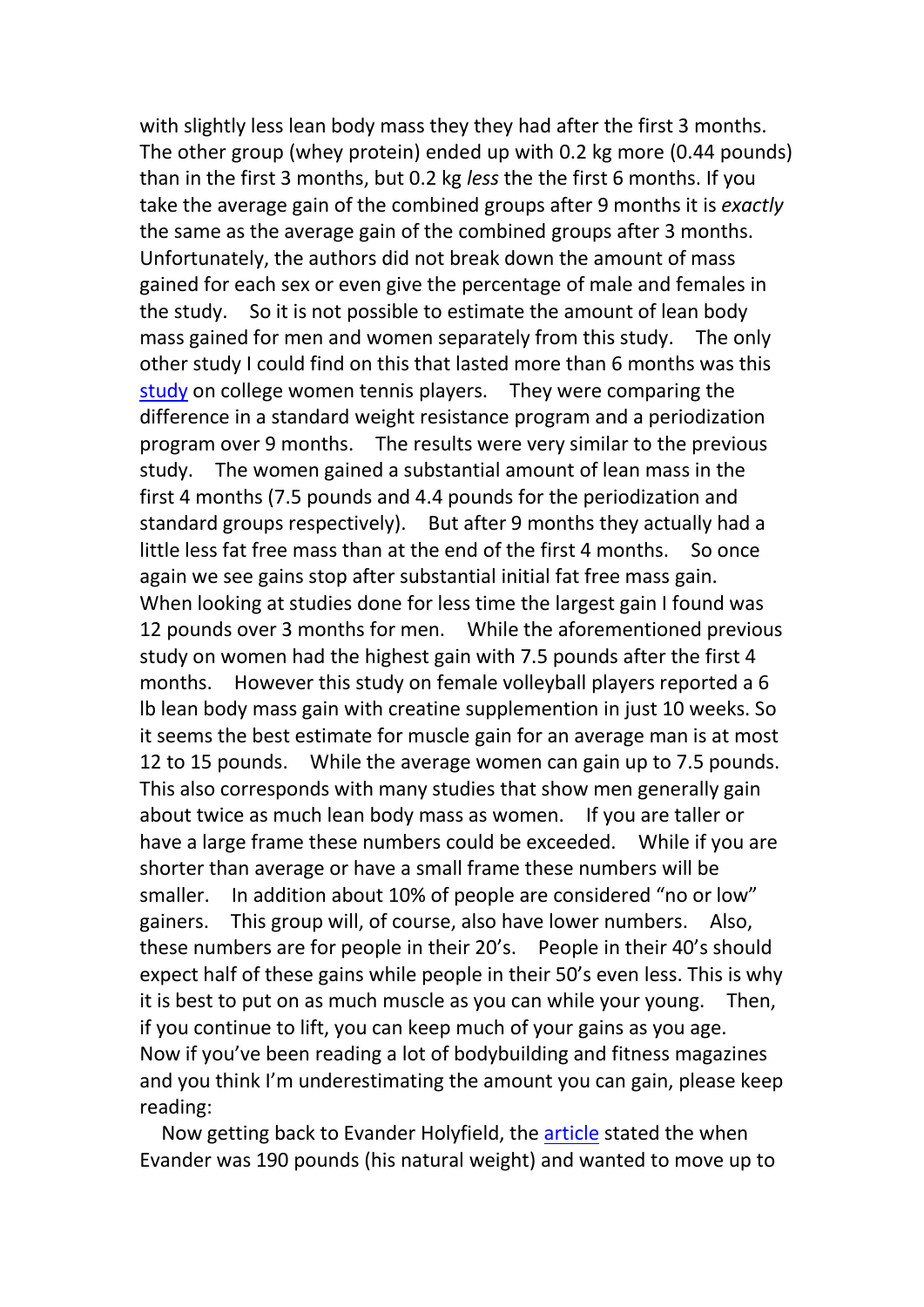the heavyweight division, he hired Fred Hatfield. Hatfield was a powerlifting champion and authored over 60 books on bodybuilding and powerlifting. In other words one of the top experts in the world on gaining muscle. Hatfield wanted to get Holyfield's weight up to 220 pounds, even though he was one of the most heavily muscled boxing champions in history, Holyfield "only" managed to get to 208 pounds. In other words he "only" gained 18 pounds of muscle. Now Holyfield cannot be considered an average man. He is probably in the top 0.01% of the genetic pool when it comes to athleticism, and is much larger than the average man, both by height and frame size. In addition he had one of the most foremost authorities training him and almost certainly had the best nutrition advice and specially prepared meals for the optimum muscle gaining diet. Not to mention the extreme mental strength that goes along with being a great heavyweight champion and the incentive of winning the heavyweight championship and tens to hundreds of millions of dollars that go along with it. So if someone with all of the advantages noted above can "only" gain 18 pounds of muscle, do you still think an average man can gain more than 12 to 15 pounds?

Now why is this important to know? Because weight resistance is probably the the second best exercise you can do for your health and quality of life (after aerobics). But, when people don't get the results that are promoted by fitness magazines, they are disappointed and stop.

This is a big mistake because as you age you lose muscle and the older you get the harder it is to put muscle on. This leads to decreased mobility and lower quality of life. In addition some studies show a positive correlation between weight training and lower mortality rate. So instead of concentrating just on the changes in body composition weight resistance causes, one should focus on your strength increases and the quality of life increases that accompany it. Research shows that even though, for many, increases in lean body mass stop after about 3 to 4 months, strength increases continue for much longer. And strength is what ultimately improves the quality of life.

Using myself as an example, last year I started doing machine assisted pull-ups. I have never done pull-ups before, though I have done pull-downs, without much success as far as strength gains. Pull-ups are different from pull-downs and are bio-mechanically superior exercise. I started with needing to set the weight at 110 pounds for assistance. After less than a year I'm doing assisted pull-ups with just 10 pounds. A 100 pound increase, *and I turn 65 years old in a few weeks.* My goal is to do 8 reps with no weight. Yet my lean body mass has increased